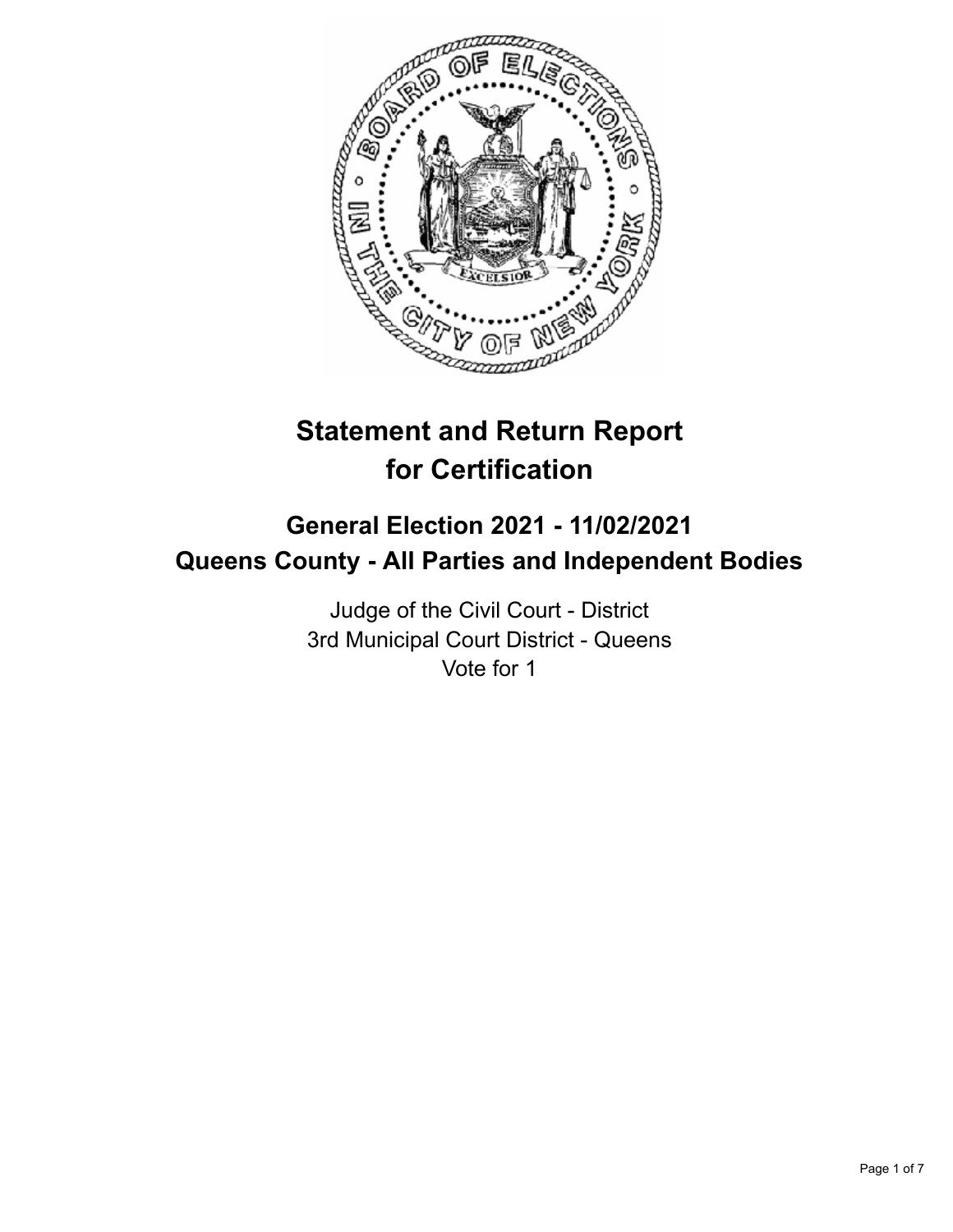

| <b>PUBLIC COUNTER</b>                                    | 9,176 |
|----------------------------------------------------------|-------|
| <b>MANUALLY COUNTED EMERGENCY</b>                        | 0     |
| ABSENTEE / MILITARY                                      | 623   |
| AFFIDAVIT                                                | 90    |
| <b>Total Ballots</b>                                     | 9,889 |
| Less - Inapplicable Federal/Special Presidential Ballots | 0     |
| <b>Total Applicable Ballots</b>                          | 9,889 |
| PAUL A. VALLONE (DEMOCRATIC)                             | 3,587 |
| JOSEPH F. KASPER (REPUBLICAN)                            | 5,008 |
| JOSEPH F. KASPER (CONSERVATIVE/SAVE OUR CITY)            | 420   |
| AMAURY PIANTINI (WRITE-IN)                               |       |
| <b>BRANDON LANTRY (WRITE-IN)</b>                         | 1     |
| <b>Total Votes</b>                                       | 9,017 |
| Unrecorded                                               | 872   |

| PUBLIC COUNTER                                           | 1,059 |
|----------------------------------------------------------|-------|
| <b>MANUALLY COUNTED EMERGENCY</b>                        | 0     |
| ABSENTEE / MILITARY                                      | 87    |
| AFFIDAVIT                                                | 6     |
| <b>Total Ballots</b>                                     | 1,152 |
| Less - Inapplicable Federal/Special Presidential Ballots | 0     |
| <b>Total Applicable Ballots</b>                          | 1,152 |
| PAUL A. VALLONE (DEMOCRATIC)                             | 748   |
| JOSEPH F. KASPER (REPUBLICAN)                            | 269   |
| JOSEPH F. KASPER (CONSERVATIVE/SAVE OUR CITY)            | 23    |
| ANDREA S. OGLE (WRITE-IN)                                |       |
| <b>Total Votes</b>                                       | 1,041 |
| Unrecorded                                               | 111   |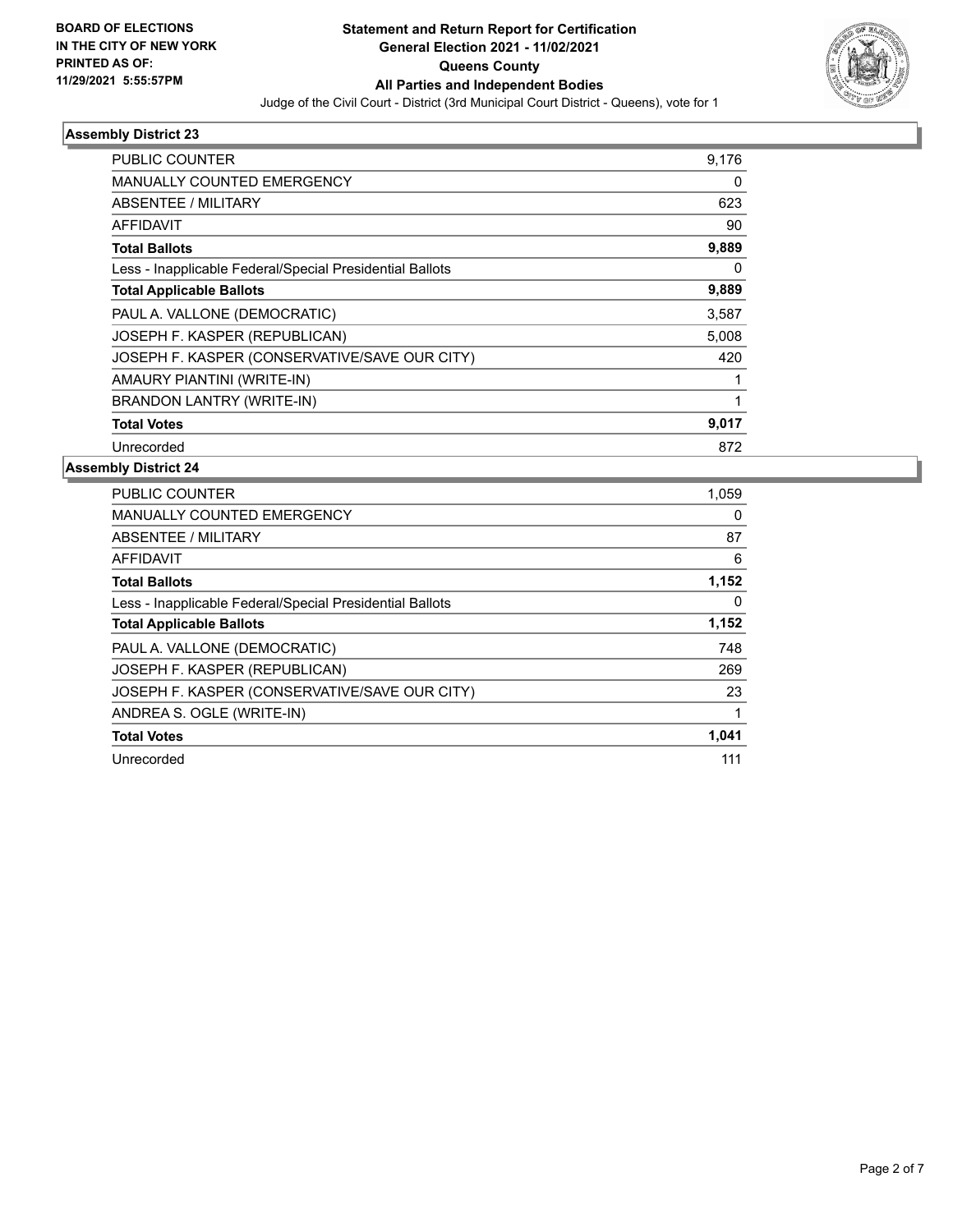

| <b>PUBLIC COUNTER</b>                                    | 5,440 |
|----------------------------------------------------------|-------|
| <b>MANUALLY COUNTED EMERGENCY</b>                        | 0     |
| <b>ABSENTEE / MILITARY</b>                               | 286   |
| <b>AFFIDAVIT</b>                                         | 27    |
| <b>Total Ballots</b>                                     | 5,753 |
| Less - Inapplicable Federal/Special Presidential Ballots | 0     |
| <b>Total Applicable Ballots</b>                          | 5,753 |
| PAUL A. VALLONE (DEMOCRATIC)                             | 1,869 |
| JOSEPH F. KASPER (REPUBLICAN)                            | 3,039 |
| JOSEPH F. KASPER (CONSERVATIVE/SAVE OUR CITY)            | 359   |
| CASSANDRA JOHNSON (WRITE-IN)                             | 1     |
| <b>KEN CARL (WRITE-IN)</b>                               | 1     |
| MICHELLE ALEXANDER (WRITE-IN)                            | 1     |
| SCOTT DALTON (WRITE-IN)                                  | 1     |
| TOM THIBODEAU (WRITE-IN)                                 | 1     |
| UNATTRIBUTABLE WRITE-IN (WRITE-IN)                       | 1     |
| WILLIAM A PEPITONE (WRITE-IN)                            |       |
| <b>Total Votes</b>                                       | 5,274 |
| Unrecorded                                               | 479   |

| <b>PUBLIC COUNTER</b>                                    | 8,363          |
|----------------------------------------------------------|----------------|
| MANUALLY COUNTED EMERGENCY                               | 0              |
| <b>ABSENTEE / MILITARY</b>                               | 622            |
| <b>AFFIDAVIT</b>                                         | 39             |
| <b>Total Ballots</b>                                     | 9,024          |
| Less - Inapplicable Federal/Special Presidential Ballots | 0              |
| <b>Total Applicable Ballots</b>                          | 9,024          |
| PAUL A. VALLONE (DEMOCRATIC)                             | 2,994          |
| JOSEPH F. KASPER (REPUBLICAN)                            | 4,611          |
| JOSEPH F. KASPER (CONSERVATIVE/SAVE OUR CITY)            | 493            |
| ALBERT BREUD (WRITE-IN)                                  | 1              |
| DEVON HENRY (WRITE-IN)                                   | 1              |
| DONALD DUCK (WRITE-IN)                                   | 1              |
| ELENA CULETU (WRITE-IN)                                  | 1              |
| FAHD AHMED (WRITE-IN)                                    | 1              |
| JOHN MANCINI (WRITE-IN)                                  | $\overline{c}$ |
| JUSTIN RENNA (WRITE-IN)                                  | 1              |
| KATHY WU PARRINO (WRITE-IN)                              | $\mathbf{1}$   |
| LAWRENCE SPASOJEWICH (WRITE-IN)                          | 1              |
| MARTIN LAYDAN (WRITE-IN)                                 | $\mathbf{1}$   |
| SUSAN LEE (WRITE-IN)                                     | $\overline{2}$ |
| UNATTRIBUTABLE WRITE-IN (WRITE-IN)                       | $\overline{2}$ |
| WILLIAM GARDALFI (WRITE-IN)                              | 1              |
| <b>Total Votes</b>                                       | 8,114          |
| Unrecorded                                               | 910            |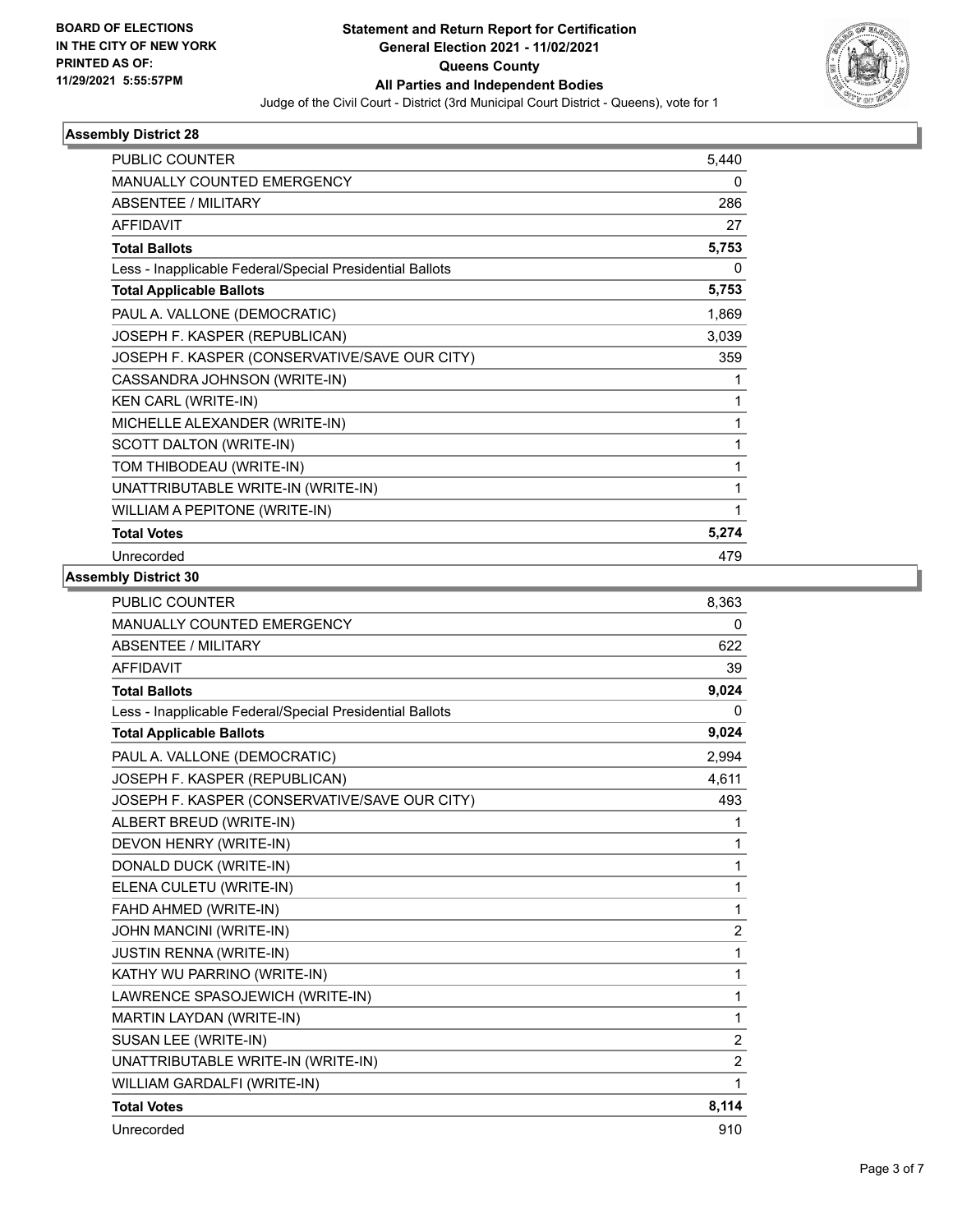

| <b>PUBLIC COUNTER</b>                                    | 3.493 |
|----------------------------------------------------------|-------|
| <b>MANUALLY COUNTED EMERGENCY</b>                        | 0     |
| ABSENTEE / MILITARY                                      | 275   |
| AFFIDAVIT                                                | 26    |
| <b>Total Ballots</b>                                     | 3,794 |
| Less - Inapplicable Federal/Special Presidential Ballots | 0     |
| <b>Total Applicable Ballots</b>                          | 3,794 |
| PAUL A. VALLONE (DEMOCRATIC)                             | 2,507 |
| JOSEPH F. KASPER (REPUBLICAN)                            | 809   |
| JOSEPH F. KASPER (CONSERVATIVE/SAVE OUR CITY)            | 103   |
| DEBORAH AXT (WRITE-IN)                                   |       |
| LIZ SKEEN (WRITE-IN)                                     | 1     |
| UNATTRIBUTABLE WRITE-IN (WRITE-IN)                       | 1     |
| <b>Total Votes</b>                                       | 3,422 |
| Unrecorded                                               | 372   |

### **Assembly District 32**

| PUBLIC COUNTER                                           | 601 |
|----------------------------------------------------------|-----|
| <b>MANUALLY COUNTED EMERGENCY</b>                        | 0   |
| ABSENTEE / MILITARY                                      | 67  |
| <b>AFFIDAVIT</b>                                         |     |
| <b>Total Ballots</b>                                     | 669 |
| Less - Inapplicable Federal/Special Presidential Ballots | 0   |
| <b>Total Applicable Ballots</b>                          | 669 |
| PAUL A. VALLONE (DEMOCRATIC)                             | 567 |
| JOSEPH F. KASPER (REPUBLICAN)                            | 28  |
| JOSEPH F. KASPER (CONSERVATIVE/SAVE OUR CITY)            | 6   |
| LAVERN VAN DUSEN (WRITE-IN)                              |     |
| <b>Total Votes</b>                                       | 602 |
| Unrecorded                                               | 67  |

| <b>PUBLIC COUNTER</b>                                    | 41       |
|----------------------------------------------------------|----------|
| <b>MANUALLY COUNTED EMERGENCY</b>                        | 0        |
| ABSENTEE / MILITARY                                      | 3        |
| AFFIDAVIT                                                |          |
| <b>Total Ballots</b>                                     | 45       |
| Less - Inapplicable Federal/Special Presidential Ballots | $\Omega$ |
| <b>Total Applicable Ballots</b>                          | 45       |
| PAUL A. VALLONE (DEMOCRATIC)                             | 24       |
| JOSEPH F. KASPER (REPUBLICAN)                            | 14       |
| JOSEPH F. KASPER (CONSERVATIVE/SAVE OUR CITY)            |          |
| <b>Total Votes</b>                                       | 39       |
| Unrecorded                                               | 6        |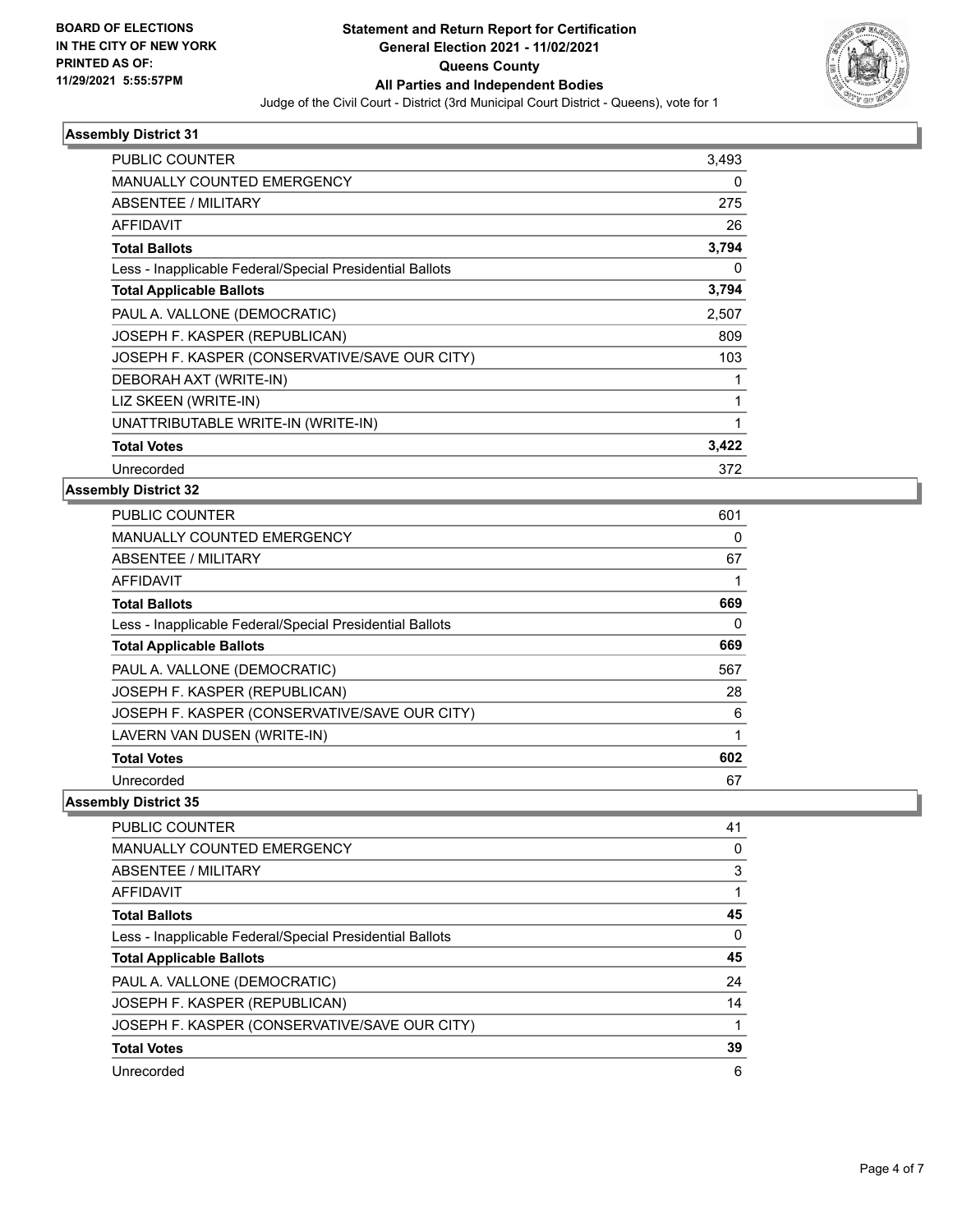

| PUBLIC COUNTER                                           | 4.356          |
|----------------------------------------------------------|----------------|
| <b>MANUALLY COUNTED EMERGENCY</b>                        | 0              |
| ABSENTEE / MILITARY                                      | 208            |
| AFFIDAVIT                                                | 21             |
| <b>Total Ballots</b>                                     | 4,585          |
| Less - Inapplicable Federal/Special Presidential Ballots | 0              |
| <b>Total Applicable Ballots</b>                          | 4,585          |
| PAUL A. VALLONE (DEMOCRATIC)                             | 2,490          |
| JOSEPH F. KASPER (REPUBLICAN)                            | 1.511          |
| JOSEPH F. KASPER (CONSERVATIVE/SAVE OUR CITY)            | 157            |
| LETITIA JAMES (WRITE-IN)                                 | 1              |
| UNATTRIBUTABLE WRITE-IN (WRITE-IN)                       | $\overline{2}$ |
| <b>Total Votes</b>                                       | 4,161          |
| Unrecorded                                               | 424            |
|                                                          |                |

| PUBLIC COUNTER                                           | 6,689          |
|----------------------------------------------------------|----------------|
| <b>MANUALLY COUNTED EMERGENCY</b>                        | 0              |
| <b>ABSENTEE / MILITARY</b>                               | 409            |
| <b>AFFIDAVIT</b>                                         | 27             |
| <b>Total Ballots</b>                                     | 7,125          |
| Less - Inapplicable Federal/Special Presidential Ballots | 0              |
| <b>Total Applicable Ballots</b>                          | 7,125          |
| PAUL A. VALLONE (DEMOCRATIC)                             | 3,828          |
| JOSEPH F. KASPER (REPUBLICAN)                            | 2,344          |
| JOSEPH F. KASPER (CONSERVATIVE/SAVE OUR CITY)            | 258            |
| CARMEN BLANCO (WRITE-IN)                                 |                |
| JANE DOW (WRITE-IN)                                      |                |
| JESSICA WATZ (WRITE-IN)                                  | 1              |
| JOHN GREWELL (WRITE-IN)                                  | 1              |
| LUKE LONGO (WRITE-IN)                                    | 1              |
| PAUL JUSER (WRITE-IN)                                    | 1              |
| RONALD ALLOCCA (WRITE-IN)                                | 1              |
| UNATTRIBUTABLE WRITE-IN (WRITE-IN)                       | $\overline{2}$ |
| UNCOUNTED WRITE-IN PER STATUTE (WRITE-IN)                | 1              |
| <b>Total Votes</b>                                       | 6,440          |
| Unrecorded                                               | 685            |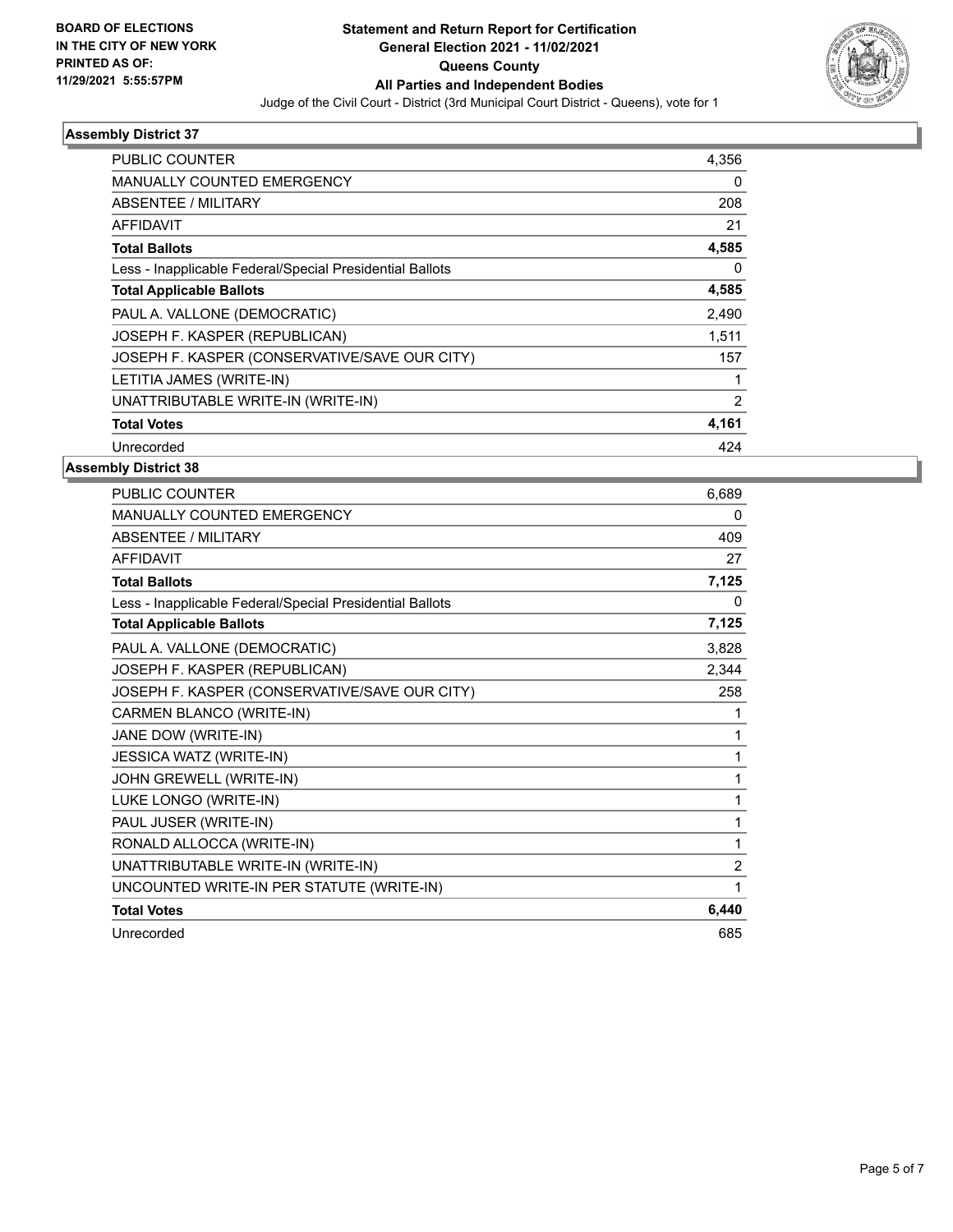

#### **Total for Judge of the Civil Court - District (3rd Municipal Court District - Queens) - Queens County**

| PUBLIC COUNTER                                           | 39,218       |
|----------------------------------------------------------|--------------|
| MANUALLY COUNTED EMERGENCY                               | 0            |
| <b>ABSENTEE / MILITARY</b>                               | 2,580        |
| AFFIDAVIT                                                | 238          |
| <b>Total Ballots</b>                                     | 42,036       |
| Less - Inapplicable Federal/Special Presidential Ballots | 0            |
| <b>Total Applicable Ballots</b>                          | 42,036       |
| PAUL A. VALLONE (DEMOCRATIC)                             | 18,614       |
| JOSEPH F. KASPER (REPUBLICAN)                            | 17,633       |
| JOSEPH F. KASPER (CONSERVATIVE/SAVE OUR CITY)            | 1,820        |
| ALBERT BREUD (WRITE-IN)                                  | 1            |
| AMAURY PIANTINI (WRITE-IN)                               | 1            |
| ANDREA S. OGLE (WRITE-IN)                                | 1            |
| <b>BRANDON LANTRY (WRITE-IN)</b>                         | 1            |
| CARMEN BLANCO (WRITE-IN)                                 | 1            |
| CASSANDRA JOHNSON (WRITE-IN)                             | $\mathbf{1}$ |
| DEBORAH AXT (WRITE-IN)                                   | 1            |
| DEVON HENRY (WRITE-IN)                                   | 1            |
| DONALD DUCK (WRITE-IN)                                   | $\mathbf{1}$ |
| ELENA CULETU (WRITE-IN)                                  | 1            |
| FAHD AHMED (WRITE-IN)                                    | 1            |
| JANE DOW (WRITE-IN)                                      | $\mathbf{1}$ |
| JESSICA WATZ (WRITE-IN)                                  | 1            |
| JOHN GREWELL (WRITE-IN)                                  | 1            |
| JOHN MANCINI (WRITE-IN)                                  | 2            |
| <b>JUSTIN RENNA (WRITE-IN)</b>                           | 1            |
| KATHY WU PARRINO (WRITE-IN)                              | 1            |
| KEN CARL (WRITE-IN)                                      | $\mathbf{1}$ |
| LAVERN VAN DUSEN (WRITE-IN)                              | 1            |
| LAWRENCE SPASOJEWICH (WRITE-IN)                          | 1            |
| LETITIA JAMES (WRITE-IN)                                 | $\mathbf{1}$ |
| LIZ SKEEN (WRITE-IN)                                     | $\mathbf{1}$ |
| LUKE LONGO (WRITE-IN)                                    | 1            |
| MARTIN LAYDAN (WRITE-IN)                                 | 1            |
| MICHELLE ALEXANDER (WRITE-IN)                            | 1            |
| PAUL JUSER (WRITE-IN)                                    | 1            |
| RONALD ALLOCCA (WRITE-IN)                                | 1            |
| SCOTT DALTON (WRITE-IN)                                  | 1            |
| SUSAN LEE (WRITE-IN)                                     | 2            |
| TOM THIBODEAU (WRITE-IN)                                 | 1            |
| UNATTRIBUTABLE WRITE-IN (WRITE-IN)                       | 8            |
| UNCOUNTED WRITE-IN PER STATUTE (WRITE-IN)                | 1            |
| WILLIAM A PEPITONE (WRITE-IN)                            | 1            |
| WILLIAM GARDALFI (WRITE-IN)                              | 1            |
| <b>Total Votes</b>                                       | 38,110       |
| Unrecorded                                               | 3,926        |